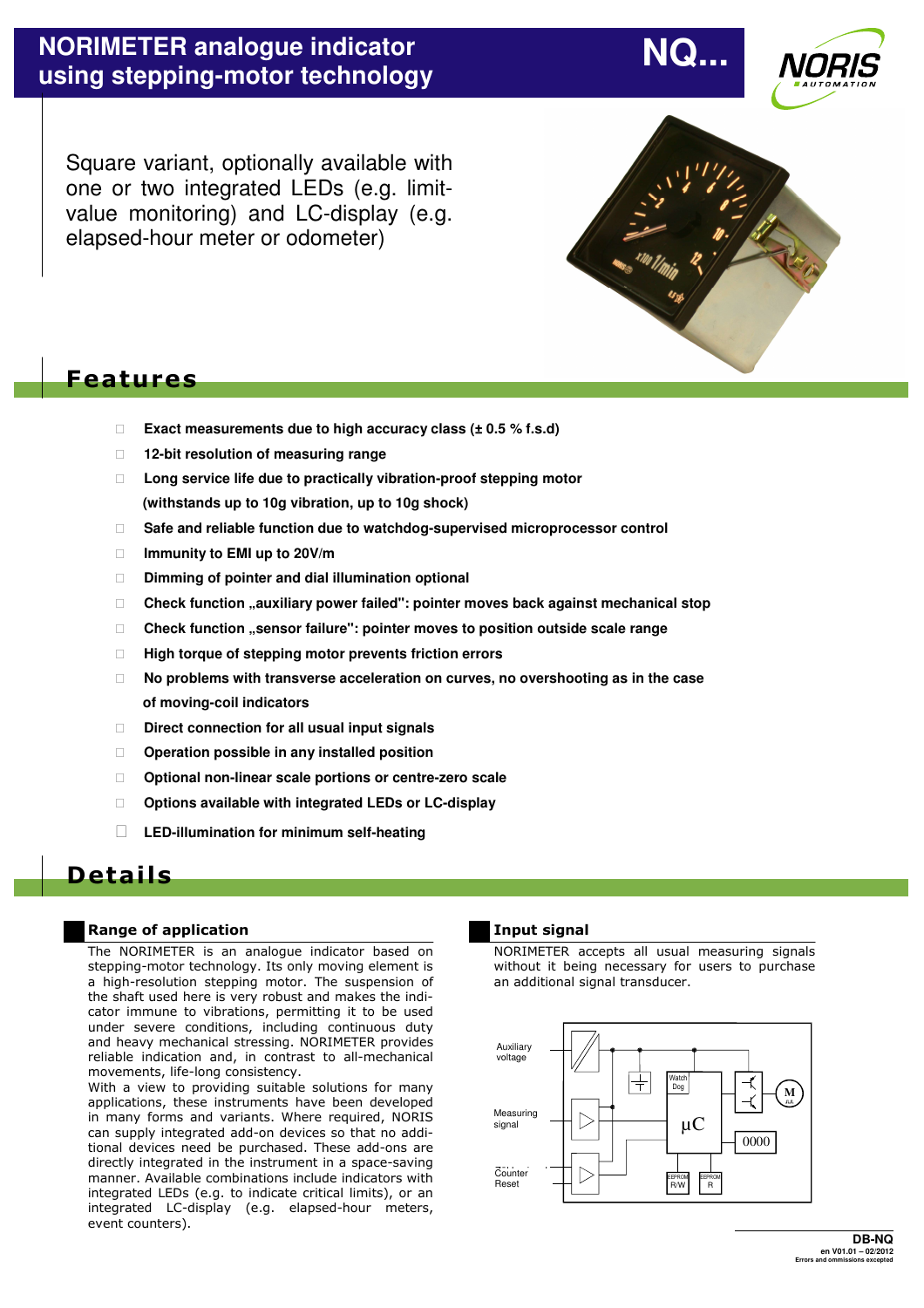## **Basic calibration**

Every indicator is calibrated individually. The calibration points are stored in an EEPROM. Unintentional changes during operation are prevented by write-protect hardware.

## **Function description**

After applying the auxiliary power, the pointer is first run back against the gear stop and then initialised for scale zero. This initialising function provides recalibration of the instrument every time the voltage has been interrupted and, as a result, ensures an accurate measuring process. After amplification and A/Dconversion or frequency measurement, the input signal is available in digital form. The digital signal is then standardised for the scale range

to drive the stepping motor. Sliding indication is provided by a routine whereby the stepping motor is slightly braked on approaching the end position in order to prevent overshooting. The measuring process is controlled and evaluated by a microprocessor so that an optimum combination is obtained of sliding measured-value matching and a high degree of accuracy, but without any pointer flutter. In appearance, the presentation is comparable to that of a well-damped moving-coil indicator; but then the device is constructed to withstand much more rigorous conditions.

The combination of high-grade electronic components with an excellent software system provides a maximum degree of accuracy.



## **Basic specifications**

|                                | <b>NQ144</b><br><b>NQ96</b>                                                                                                                             |  |  |
|--------------------------------|---------------------------------------------------------------------------------------------------------------------------------------------------------|--|--|
| Pointer deflection             | 240° - 720 steps                                                                                                                                        |  |  |
| Resolution of measurement      | 12 bit                                                                                                                                                  |  |  |
| Resistance (Ri, Rt)            | $\text{Ri} > 20 \text{k}\Omega$ at V-input.<br>$\text{Ri}$ <150 $\Omega$ at mA-input<br>$Rt<1k\Omega$ at frequency input                                |  |  |
| Degree of protection           | Front: IP54, terminals IP00 to DIN EN 60529                                                                                                             |  |  |
| <b>Accuracy class</b>          | 0.5 to DIN IEC 51-1                                                                                                                                     |  |  |
| <b>Vibration level</b>         | up to 10g to IEC 60068-2-6 of 10100Hz (depending on design)<br>to EN 61373 Category 1B                                                                  |  |  |
| Shock level                    | EN 61373 Category 1B: 5 g at 30 ms; 10 g at 18 ms                                                                                                       |  |  |
| Auxiliary voltage              | 1032V/DC nominal 24V +/-20 % ripple, polarity-reversal protection<br>(enquiries invited for other voltages)                                             |  |  |
| Overvoltage                    | up to 80V for 2 ms                                                                                                                                      |  |  |
| Power consumption<br>at 24V/DC | < 40mA in continuous operation; <160mA (5s) on switching on, addi-<br>tional LED-illumination, incl. display 50mA, luminous pointer 20mA                |  |  |
| Interior illumination, dimmer  | LED-illumination with potentiometer for brightness adjustment<br>optional: 3 filament-bulb lamps W2x4,6d (24V/1,2W) variable via auxil-<br>iary voltage |  |  |
| <b>ESD</b>                     | IEC61000-4-2 +/-6kV/CD +/-8kV/AD                                                                                                                        |  |  |
| Electromagnetic field          | IEC61000-4-3 20V/m 80%AM/1kHz 10kHz2000MHz                                                                                                              |  |  |
| <b>Burst</b>                   | IEC61000-4-4 +/-2kV/PL; +/-2kV/DL                                                                                                                       |  |  |
| Surge                          | IEC61000-4-5 +/-1kV/DM Ri=2Ω; +/-2kV/CM Ri=12Ω                                                                                                          |  |  |
| <b>HF-interference</b>         | IEC61000-4-6 3Vpp 80%AM/1kHz 10kHz100MHz                                                                                                                |  |  |
| LF-interference                | IEC60553 3Vpp 50Hz10kHz                                                                                                                                 |  |  |
| Initialising time              | approx. 6s from application of auxiliary power                                                                                                          |  |  |
| Case material                  | Anodised aluminium; base plate: polycarb. GF30 UL0                                                                                                      |  |  |
| Weight                         | approx. 445 g<br>approx. 690 g                                                                                                                          |  |  |
| Installed position             | To suit application                                                                                                                                     |  |  |
| Mounting                       | Clamp                                                                                                                                                   |  |  |
| Connection                     | Plug with locking screws                                                                                                                                |  |  |
| Operating temperature          | -20 ℃+70 ℃                                                                                                                                              |  |  |
| Shelf temperature              | -40℃…+85℃                                                                                                                                               |  |  |
| Humidity                       | RH max. 96%                                                                                                                                             |  |  |
| Applied standards              | CE requirements complied with, DIN EN 50121-3-1, DIN EN 50121-3-<br>2, DIN EN 50155, DIN EN 61373, DIN EN 61010-1                                       |  |  |

## **Standard variants:**

| White metal dial, non-illuminated<br>Black bar pointer, non-illuminated<br>Black legend, pilot scale divisions<br>(DIN43802, DIN43780)<br>Clear glass window<br>Black hezel |
|-----------------------------------------------------------------------------------------------------------------------------------------------------------------------------|
| Illuminated white dial:                                                                                                                                                     |
| White plastic dial, light passing through<br>dial, when lit                                                                                                                 |
| Black bar pointer, non-illuminated                                                                                                                                          |
| Black legend, pilot scale divisions                                                                                                                                         |
| (DIN43802, DIN43780)                                                                                                                                                        |
| Clear glass window                                                                                                                                                          |
| <b>Black bezel</b>                                                                                                                                                          |

**Luminated white dial:** 

#### **Iuminated black dial:**

netal dial, non-illuminated par pointer, non-illuminated egend, pilot scale divisions (DIN43802, DIN43780) flection glass window ezel

#### **Illuminated black dial:**

Hastic dial with llumination, light passing through hen lit uminous pointer, red when lit White legend, pilot scale divisions (DIN43802, DIN43780) flection glass window Black bezel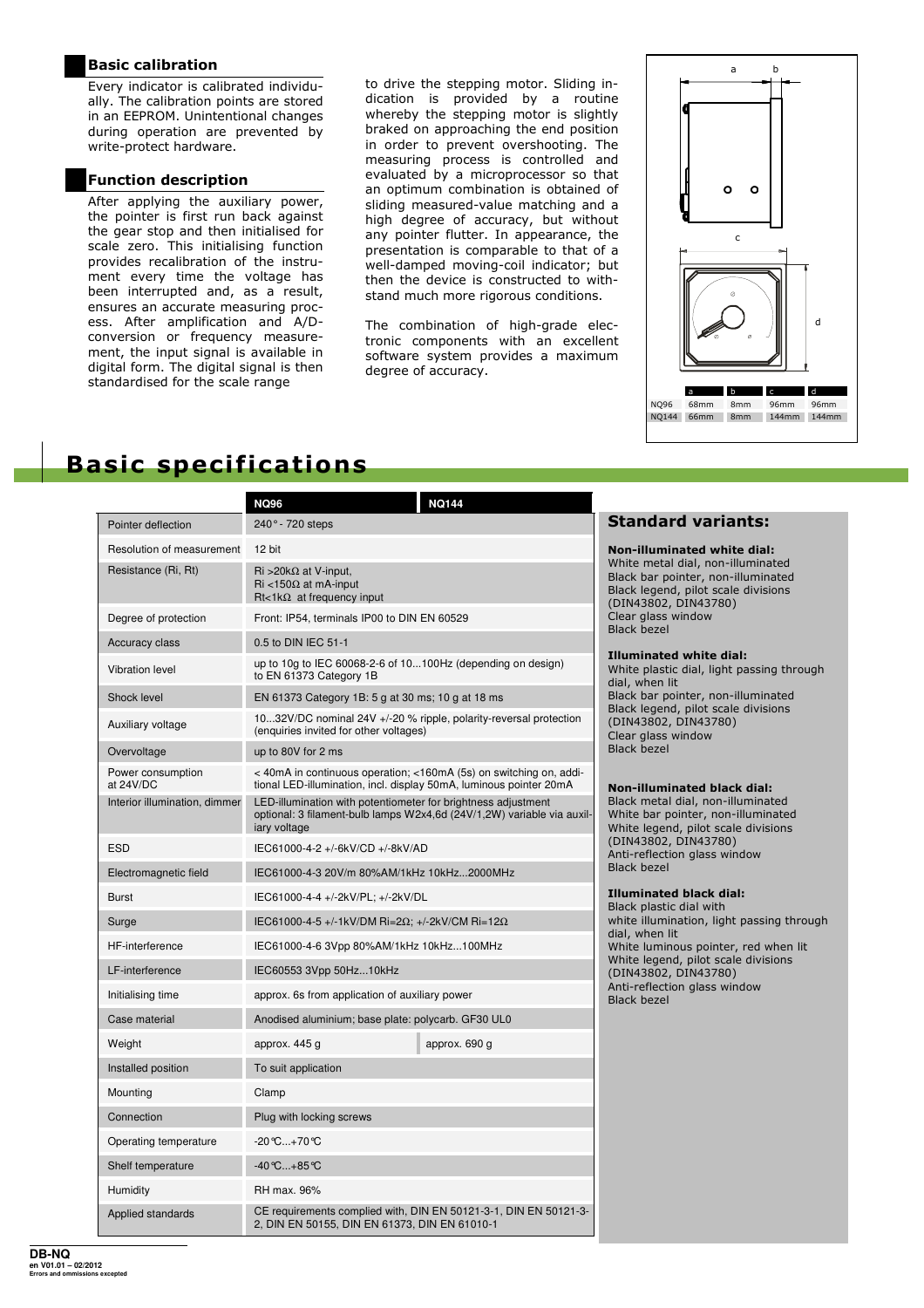with respect to scale range, legend, and scale marking.<br>Legend:

Special connections, input measuring ranges, or or

Legends on dials are to DIN 43802, scale ranges **Dial:** Illuminated through-lighted dial, black or white, when based on DIN 43780. Customised versions available lit red, green, yellow light passing through dial<br>with respect to scale range, legend, and scale marking. Non-illuminated metal dial, black or white **Legend:** white, black, yellow, red<br>**Divisions:** Pilot scale divisions, coa **Divisions:** Pilot scale divisions, coarse/fine divisions on request. NORIMETERs are flexible and a great variety of **Marking:** Divisions or range in colour, scale arc in colour<br> **Pointer:** Luminous pointer, white when unlit, when<br>
Luminous pointer, white when unlit, when Luminous pointer, white when unlit, when lit red, green and yellow on request other special problem solutions can be provided by **Bar pointer non-illuminated**, black or white special request<br> **Window:** Clear glass or anti-reflection glass<br> **Rezel:** black<br> **Rezel:** black **Bezel:** 

## **Extention variants**

Our customer is king! In order to keep your first cost as low as possible, you can order these indicators with integrated optional equipment. The combination of one or several of the options specified below integrates multiple devices in one case.

## **Integrated illuminated LC-display**

The Norimeter can be provided with an integrated liguid-crystal display by special request. This type of display permits data to be indicated which our electronics evaluate during operation (typically, as an elapsed-hour meter to indicate when a preset limit has been exceeded) or which are input from an external source (odometer).

The data are stored in an EEPROM to prevent data loss in a blackout.

|                            | <b>NQ96</b>                                                                               | <b>NQ144</b>            |  |
|----------------------------|-------------------------------------------------------------------------------------------|-------------------------|--|
| <b>Built-in display</b>    | optionally<br>available                                                                   | optionally<br>available |  |
| <b>Display illuminated</b> | green                                                                                     | green                   |  |
| Type of signal             | Internal, software-controlled pulse<br>External pulse, 834V- with pulse period of 30400ms |                         |  |
| <b>Height of digits</b>    | 5.5mm                                                                                     | 5.5mm                   |  |
| <b>Number of places</b>    | 8 digits                                                                                  | 8 digits                |  |



## **Integrated LED**

Furthermore, the devices can be fitted with one or two integrated LEDs which are controlled via external contacts to alarm conditions (e.g. limit value exceeded).

|                       | <b>NQ96</b>                                                                                       | <b>NQ144</b>            |
|-----------------------|---------------------------------------------------------------------------------------------------|-------------------------|
| <b>Built-in LED</b>   | optionally<br>available                                                                           | optionally<br>available |
| <b>Maximum number</b> | 2                                                                                                 | 2                       |
| Colour                | Single-colour LED, red, green or yellow<br>Multi-colour LED depending on signal: red/green/yellow |                         |
| Type of signal        | external signal                                                                                   |                         |



### **Non-linear measuring range, centre-zero point**

The NORIMETER features calibration points that can be located on the scale to suit users' requirements. Each of these points has a certain value of the input signal assigned to it. From these, the software generates measuring curves the calibration point serving as the starting point. This system permits portions of the scale to be expanded or crowded or the zero point can be placed at the center of the NORIMETER scale.